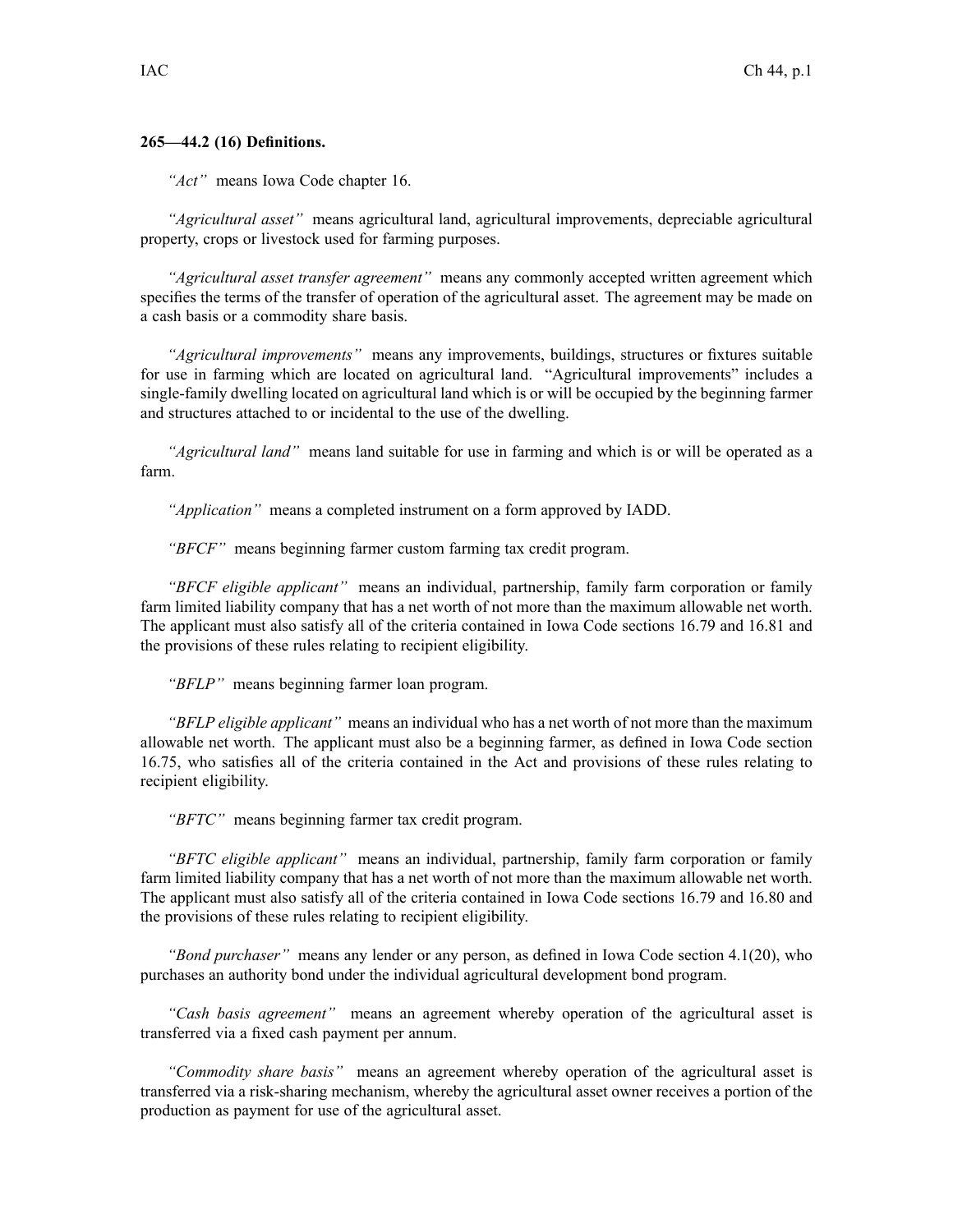*"Custom farming contract"* means any commonly accepted written contract which specifies the terms of the work to be performed by the beginning farmer for an Iowa landowner or tenant or livestock owner. The contract must provide for the production of crops or livestock located on agricultural land. The taxpayer will pay the BFCF eligible applicant on <sup>a</sup> cash basis, and the total amount paid for each tax year that the tax credit is claimed must equal at least \$1,000. The contract must be in writing for <sup>a</sup> term of not more than 24 months. A contract is not allowed if the taxpayer and BFCF eligible applicant are: persons who hold <sup>a</sup> legal or equitable interest in the same agricultural land or livestock; related family members, such as spouse, child, stepchild, brother, or sister; or partners in the same partnership which holds <sup>a</sup> legal or equitable interest.

*"Farm"* means <sup>a</sup> farming enterprise which is generally recognized as <sup>a</sup> farm rather than <sup>a</sup> rural residence.

*"Farming"* means the cultivation of land for the production of agricultural crops, the raising of poultry, the production of eggs, the production of milk, the production of fruit or other horticultural crops, grazing, the production of livestock, aquaculture, hydroponics, the production of forest products, or other activities designated by the authority.

*"IADD"* means the Iowa agricultural development division of the Iowa finance authority.

*"Lender"* means any regulated bank, trust company, bank holding company, mortgage company, national banking association, savings and loan association, life insurance company, state or federal governmental agency or instrumentality, or other financial institution or entity authorized and able to make mortgage loans or secured loans in this state.

*"Low-income farmer"* means <sup>a</sup> farmer who cannot obtain financing to purchase agricultural property without the assistance of an LPP loan with the authority.

*"LPP"* means loan participation program.

*"LPP eligible applicant"* means an individual who has <sup>a</sup> net worth of not more than the maximum allowable net worth. The applicant must be <sup>a</sup> low-income farmer who cannot obtain financing to purchase agricultural property without the assistance of an LPP loan and who satisfies all of the criteria contained in the Act and the provisions of these rules relating to recipient eligibility.

*"LPP loan"* means the "last-in/last-out" loan participation requested by the lender from the authority.

*"Maximum allowable net worth"* for calendar year 2013 is \$691,172. The maximum allowable net worth for each calendar year shall be increased or decreased as of January 1 of such calendar year by an amount equal to the percentage increase or decrease (September to September) in the United States Department of Agriculture "Index of Prices Paid for Commodities and Services, Interest, Taxes, and Farm Wage Rates" reported as of October 1 of the immediately preceding calendar year.

*"Net worth"* means total assets minus total liabilities as determined in accordance with generally accepted accounting principles with appropriate exceptions and exemptions reasonably related to an equitable determination of the net worth of the individual, partnership, limited liability company or corporation. Assets shall be valued at fair market value.

*"Participated loan"* means <sup>a</sup> loan, any portion of which is participated to the authority by the lender.